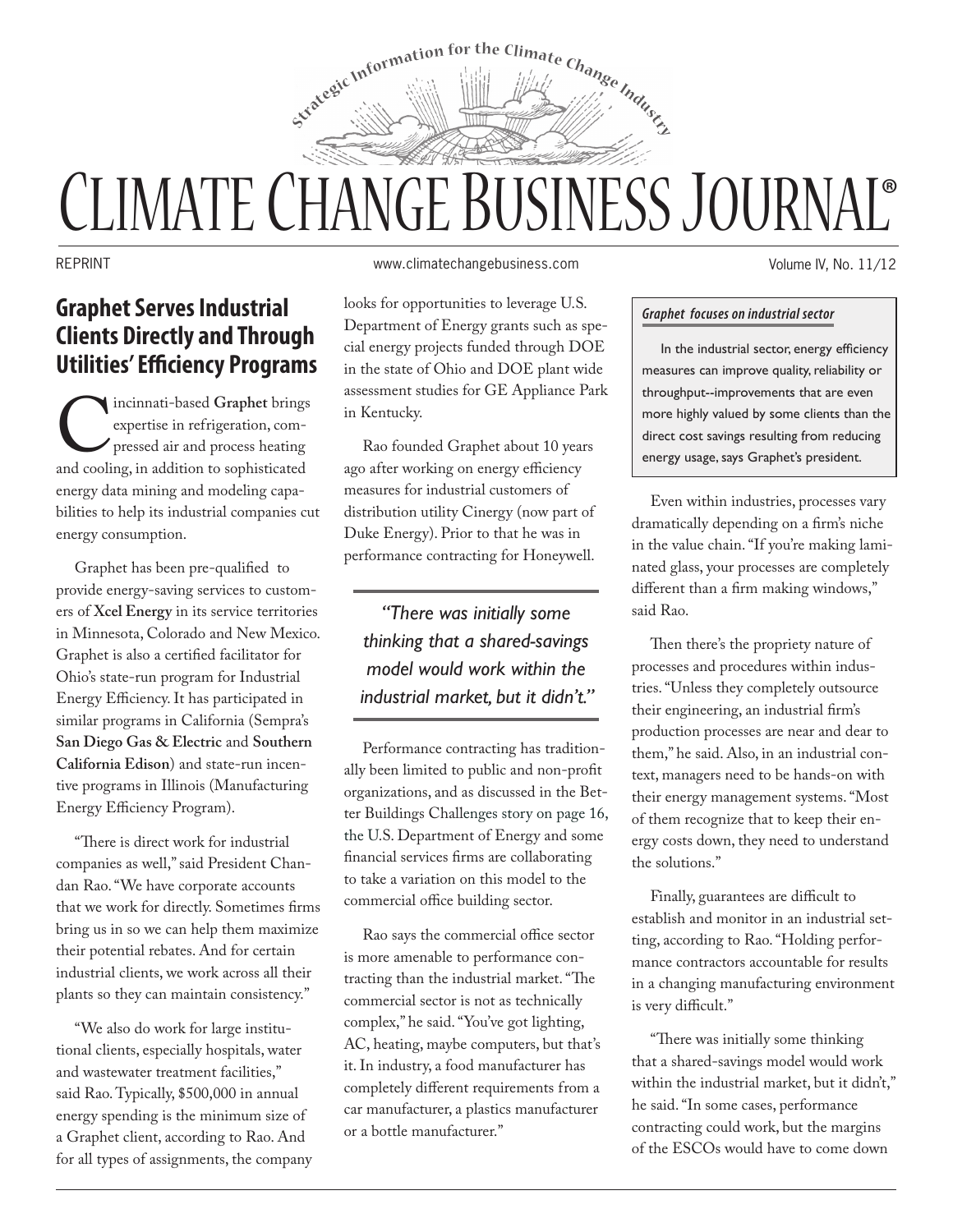significantly. Some of the larger corporations trying to do performance contracting in the industrial market are finding out that it will not support the margins they're used to."

#### Industrial Clients Seek Improved Quality and Reliability; Direct Savings May Be a Secondary Goal

As discussed in the overview to this edition, energy efficiency service professionals have to make a compelling case for an energy efficiency project in order to sell it to corporate management. Graphet has its own spin on approaching that challenge, but Rao also highlights some larger lessons about the industrial market that he and his colleagues have learned.

One is that cost savings aren't necessarily an industrial client's primary goal. "Energy efficiency projects don't get done because they save money in the industrial market; they get done because they improve quality, reliability or throughput," he said. "In some ways energy efficiency is really an early indicator of something going wrong in their production equipment."

An unfortunate reality of the market is that the plants that need energy upgrades the most are often in the hands of managers and owners who are the least capable of accomplishing them. "It has to do with organizational culture," said Rao. "If an organization has a focus on cost containment and efficiency, they tend to be more capable of addressing their energy issues. The companies that look run down and like they have a lot of energy efficiency opportunities also have the lowest capabilities to develop an energy management program in terms of internal management structure, accountabilities and a process for funding improvements."

This means there's a lot of industrial energy efficiency fruit hanging low because of negligence, according to Rao. But that same negligence means that no matter how ripe, the fruit is unlikely to

be harvested. "This is always difficult to address," he said. "There's a cultural aspect to driving energy efficiency that is just as important as the technical and financial aspects."

#### Three Phase Approach Starts With Organizational Assessment

Of course, corporate culture is not static, and there is a fine line between a resistant client and a poorly designed energy efficiency sales pitch. Rao says that the first phase of Graphet's three-phase energy management consulting service is designed in part to assess the client's organizational structure and help its management move toward embracing an energy management program.

### *"We're very metric and data oriented, and that's what the industrial market really needs."*

"In phase one, we want to understand what their current operating stuctures are and what would be the right way to incorporate energy into that structure to make sure we're not going down a path that the management team won't support," said Rao. "That's how we support the cultural change."

"We engage a cross-functional management team to benchmark where they are on energy management," said Rao. "In what is usually a one-day event, we do a high-level strategic walk-through to see if there are enough opportunities that warrant management attention."

"Then we help them set priorities for energy management, bracket their potential efficiency improvements and see if we can come to closure on where they could use help in developing a sustainable program for energy conservation."

Such Phase 1 audits and recommendations usually cost between \$10,000 and \$20,000, depending on the size of

the organization, says Rao. In this phase, Graphet uses energy management benchmarking software from Norwell, Mass. based **EnVinta**. "That gives us a good read on what clients are doing in terms of their energy usage."

#### Data Analysis is Precursor to an Energy Management Plan

If the management team gives the goahead, Graphet goes into a Phase 2 analysis that Rao describes as data-oriented. "We've got sophisticated tools for energy data mining and analysis with which we extract usage patterns and identify inefficiencies," he said, adding that over half of Graphet's 16 employees are trained to either analyze energy data sets or develop an infrastructure to do so. "We have our own software for analysis with a team that continues to develop and enhance that capability," he said.

The end result of Phase 2 is an energy management plan that the site management team can take to C-suite officers or the board to seek approval and funding. "We help them with project justification, making sure they're focused on getting capital funding for their highest priority projects," said Rao.

If approval comes forth, Graphet looks to help with implementation in the third phase of the project—although Rao acknowledges that many clients run with the ball on their own from that point.

#### Operational Improvements Precede Investment in Capital Assets

For those who want Graphet to stay involved for implementation, the firm focuses on putting accountability measures in place but does not do project management, design or engineering. Usually the focus is first on generating savings through operations. "We want them to get all the operational savings they can first before investing in new capital assets," said Rao. "Typically there are between one and 10 percent savings from operations.